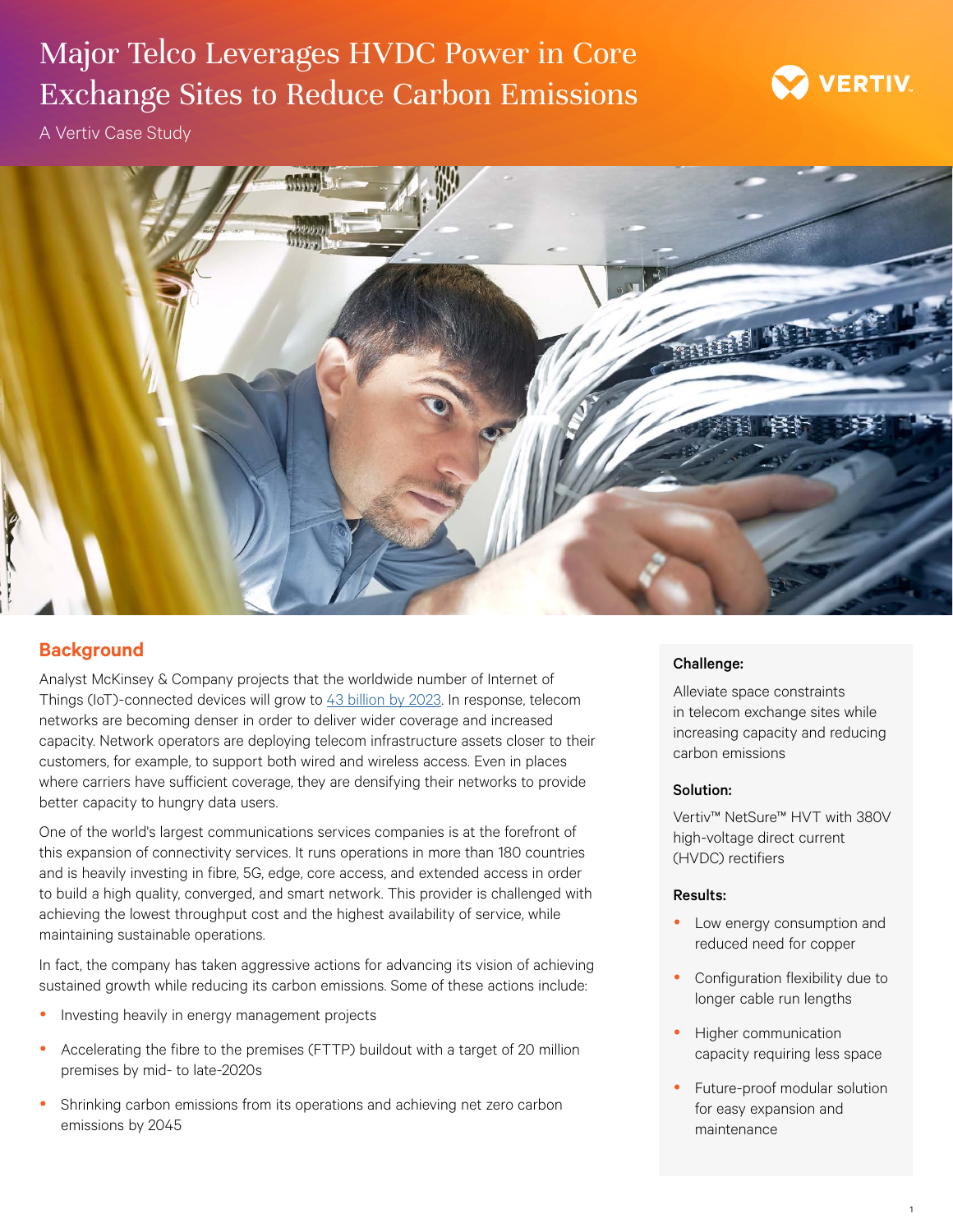This leading communication services provider is focused on simplifying and modernizing its technology, including implementation of a complete network and architecture refresh. Public switched telephone network (PSTN) connections are being phased out in favour of a digital-only IP network. The current phase of modernization aims to drive significant gross annualized savings over the next five years. This five-year initiative will re-engineer out-of-date processes, validate products, reduce re-work, and switch off many legacy services.

### **Challenge**

### Modernization and cost control represent key priorities

As part of the mission to cut costs and achieve long-term business goals, company leadership decided to take on the challenge of streamlining the provider's power distribution systems across its network of telecom exchange sites. A key area of focus involved eight of its largest core facilities. The work at these sites would include centralizing power, increasing power density and capacity within existing buildings, removing legacy systems, and installing new smart power distribution components.

To take on this challenge, the provider actively sought out technology partners with a proven track record of multiple installations across geographies. Over the years, the company established a close relationship with Vertiv, a key provider of power and cooling technologies, investing in both single- and three-phase uninterruptible power supply (UPS) solutions.

On a visit to the Vertiv test facilities in China, one of the company's power and cooling executives noticed some new generation HVDC power cabinets which were originally sold by Vertiv in the Asia Pacific region, and inquiries were made regarding the possibility of developing a similar product for a different region. The provider's technology team recognized that Vertiv was willing to work collaboratively on the further evolution of the 380V HVDC rectifier product. As a result, the company decided to award Vertiv with the exchange upgrade business.

### Space constraints a serious obstacle to expansion

Telco companies like this one, have successfully deployed DC power solutions for decades. Historically, telecom exchanges have operated on -48V DC for reasons of safety, durability (lack of cathodic corrosion), fault tracing, and easy battery integration. However, the modern modems and communication equipment that have developed over time have large power demands which the older systems could not accommodate. In addition, the provider's exchanges were running out of physical space.

As part of the upgrade of the network, more communication lines and more connections were required, and these needed to fit into the existing facilities. For these reasons, older -48V DC equipment would have to be removed and replaced with more efficient 380V HVDC rectifier units.

## **Solution**

### Reduced installation and support costs

Deployment of the Vertiv™ NetSure™ HVT with 380V HVDC units reduces the normal transmission current required by a factor of eight compared to the telco's existing -48V DC implementation. This reduction in current increases the flexibility of rearchitecting the exchange site. In fact, the company's long-term plan is to also deploy 380V HVDC equipment in its metro nodes.

Along with the NetSure HVT units, the provider uses Vertiv™ NetSure™ 7100 converter systems to feed all existing 48V DC gear and effectively act as end-of-suite distribution. The combination of these systems allowed the company to place the HVDC backup system and battery banks further away from the load, which would be difficult and expensive with a traditional -48V DC system. And by relocating the power system, the provider was able to recover more floor space.

Operational power efficiency also increased. Not only are up front expenditures and operating costs lower, but there is improved reliability. The simpler design also reduces maintenance cost while making this service safer.

With the NetSure HVT units, no accessible bare live conductor is present when the door is closed or opened. Insulation failure or grounding fault alarm functions are supported for DC buses and DC output branches. Therefore, maintenance is a much safer proposition. In addition, full load monitoring is possible for each circuit from all parts of the system and is supported with 7-inch touchscreens to communicate the running status and automatic fault alarms.

NetSure HVT technology combines the proven benefits of -48V DC power — modularity, scalability, ease of integration — with the cable and installation savings benefit of the 380V HVDC distribution.

# **Results**

### Digital solution enables future-proof, high efficiency network

Beyond the eight sites originally allocated to the Vertiv team, this provider plans to upgrade between 12 and 20 sites in the next year with the 380V HVDC technology. As the equipment rollout begins, Vertiv has been asked to support the initial installations and to provide training, spare parts, and warranty support.

*The deployment of the Vertiv™ NetSure™ HVT with 380V HVDC units reduces the normal transmission current required by a factor of eight compared to the telco's existing -48V DC implementation.*